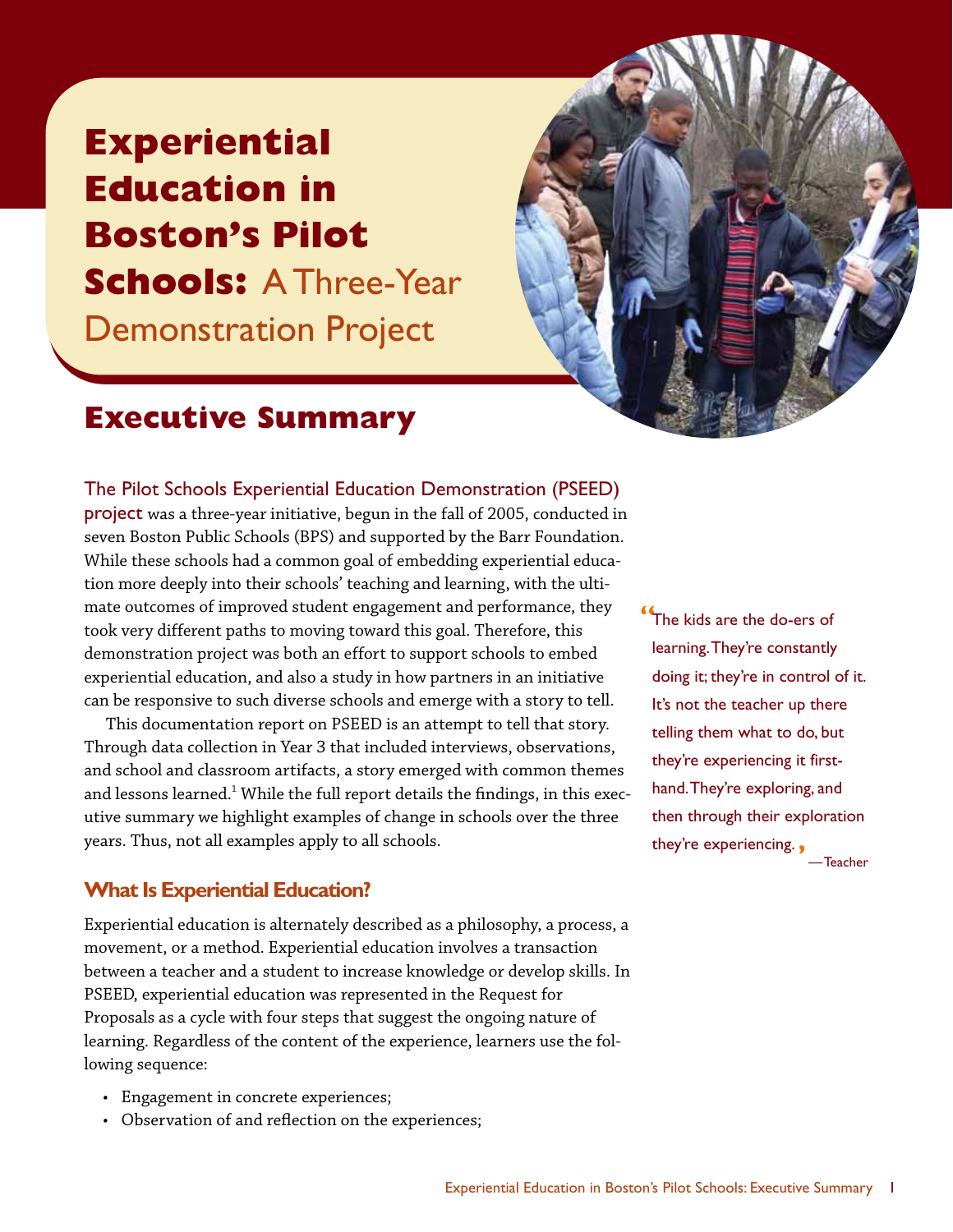- *Formation of concepts and generalizations from the experiences;*
- *Application of new understandings.2*

*In the winter of 2007, the collaborative development of a PSEED rubric (see Table 1) began.3 The rubric described benchmarks for experiential education in four focus areas and further defined experiential education for school staff. However, the definition of experiential education differed from school to school and evolved over the life of the initiative.*

| Table 1. PSEED Rubric Focus Preas and Key Characteristics                             |                                                   |                                                                 |                                                                                                                      |  |
|---------------------------------------------------------------------------------------|---------------------------------------------------|-----------------------------------------------------------------|----------------------------------------------------------------------------------------------------------------------|--|
| <b>Curriculum</b>                                                                     | Pedagogy                                          | <b>School Culture</b>                                           | <b>Structures</b>                                                                                                    |  |
| Authentic<br>Content-rich<br><b>Engaging</b><br>Project- and<br>performance-<br>based | Inquiry-based<br>Flexible<br>Active<br>Reflective | Quality-focused<br>Connected<br>Collaborative<br><b>Visible</b> | Supportive<br>leadership<br><b>Flexible schedule</b><br><b>Flexible structures</b><br>Inclusive student<br>groupings |  |

*The multifaceted learning process of experiential education can be applied to any content area, and in fact often works best with an interdisciplinary approach. Some examples of experiential curricula that PSEED schools created, which take students through these four steps, include:*

- *An elementary school unit on farming, in which students visit farms, prepare and taste foods, write and draw about their experiences, and produce books on the unit.*
- *A middle school unit on recycling, in which students learn about the effects of waste on the environment, analyze the amounts of waste they produce as individuals in a day and graph it, initiate and implement a recycling program at their school, and produce public service announcements to spread awareness.*
- *A high school health project, in which students learn about diabetes and its causes from an expert in diabetes, map their community for the incidence of diabetes and availability of resources such as healthy food and exercise facilities, analyze neighborhood restaurant menus for whether or not items are good or bad for people with diabetes, and create a board game based on what they find.*

*As evident from these examples, experiential education uses multiple senses and intelligences and therefore reaches students of various learning styles. Such an approach can be effective in reaching a wide diversity of students, including traditionally underserved populations such as English language learners and students with special needs.5*

# *Why Experiential Education in Boston Pilot Schools?*

*The Barr Foundation chose to work with the Boston Pilot schools on this project because, since 1994, the Boston Pilot schools have provided models*

*"*Experiential education is… taking what they're learning in the classroom and bringing some authenticity to it, in terms of putting it in a real-life situation so that they can understand it.*'*  $-$ Point person<sup>4</sup>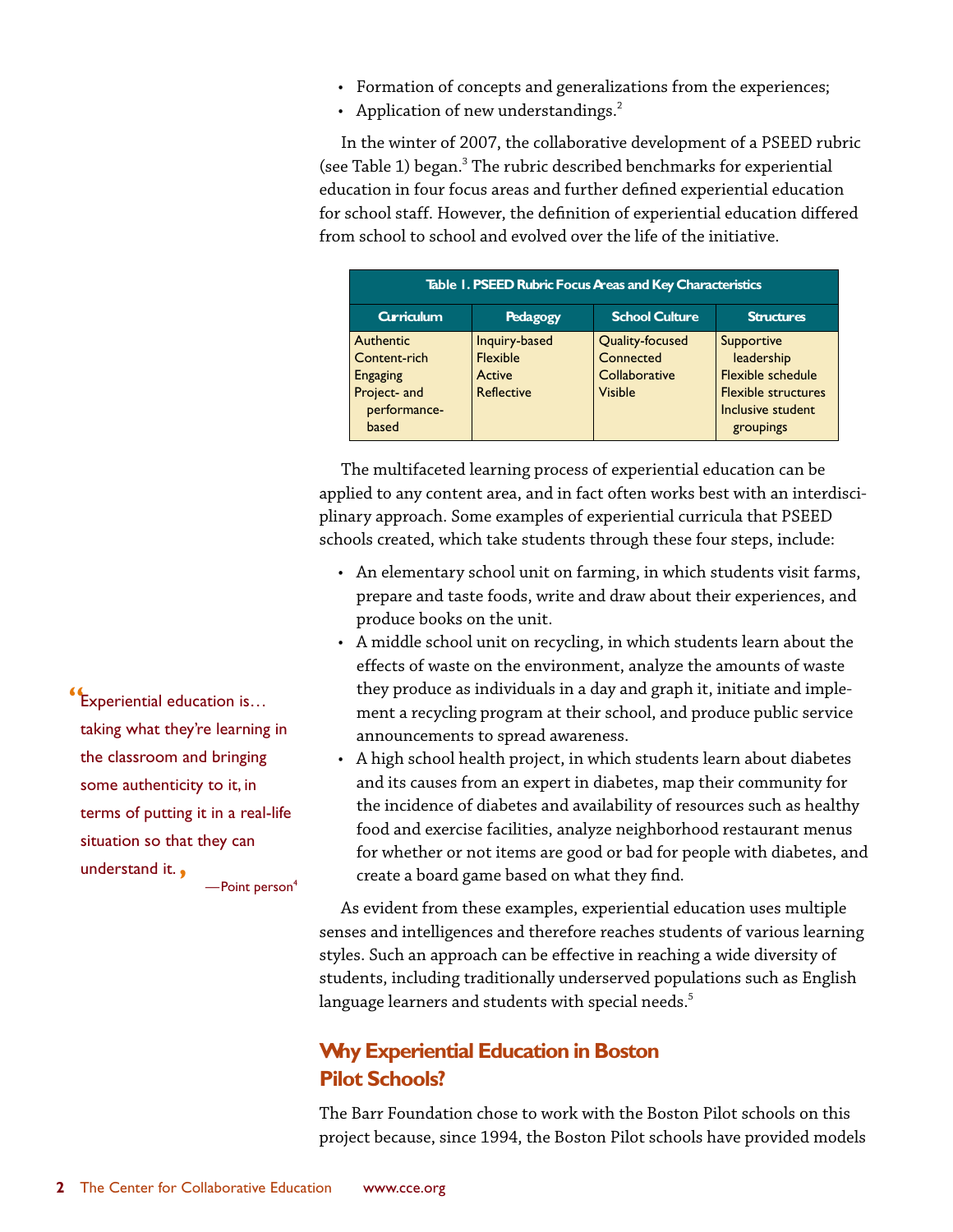*of innovative practices for the Boston Public Schools and beyond. Like charter schools, Pilot schools have autonomy in the areas of budget, staffing, governance, school calendar, and curriculum and assessment. The theory behind Pilot schools is that student engagement and achievement increase when schools are small, personalized, mission driven, and have autonomy over their resources in exchange for increased accountability. There are currently 20 Boston Pilot schools, spanning grades preK–12 and serving approximately 11% of the BPS student enrollment.*

*By supporting the strengthening and embedding of experiential education in the Pilot schools, the Barr Foundation hoped to learn how experiential education makes a difference in this subset of the district schools and supports high-quality teaching and learning. Seven Pilot schools were involved in PSEED implementation, which began in the fall of 2005 and ended in the spring of 2008. (Table 2)*

# *What Were the Elements of PSEED?*

*While most of the PSEED work occurred at individual schools, there were a few common streams of activities in which all grantees participated. From the start, "Knowledge Sessions" were held three times per year to create opportunities for grantees to share their experiences, as well as for the initiative's funder and managers to discuss project implementation, learnings, and grant management. The Barr Foundation also created a website for the project to support real-time networking between schools. Staff of Expeditionary Learning Schools Outward Bound led a three-day Summer Institute prior to the third and final year of the initiative. In Year 3, subsets of teachers and administrators at each school completed the rubric.*

*These cohort-wide PSEED communication and development vehicles were designed to supplement the intensive professional development and* *"*My definition would be handson learning with real-world artifacts that have a purpose and give access to different types of learners, so that it's not always reading in a book or looking at a computer screen and reading.They're getting to touch things and feel things and hear things and see things….They might be learning facts, but also they're learning *about* their learning through that process….The process is just as important as the product.*'*

—Teacher

| Table 2: Summary of PSEED Focus Areas by School |                         |                                   |                                             |  |  |
|-------------------------------------------------|-------------------------|-----------------------------------|---------------------------------------------|--|--|
| <b>School Name</b>                              | <b>Grades</b><br>Served | <b>Total</b><br><b>Enrollment</b> | <b>PSEED Focus</b>                          |  |  |
| <b>Boston Arts Academy</b>                      | $9 - 12$                | 415                               | Design fundamentals and digital portfolios  |  |  |
| <b>Boston Day and Evening Academy</b>           | $8 - 12$                | 294                               | Environmental and health education          |  |  |
| <b>The Harbor School</b>                        | $6 - 8$                 | 270                               | Physical and environmental education        |  |  |
| Lee Academy Pilot School                        | $K0-4$                  | 250                               | Physical and arts education                 |  |  |
| <b>Lilla Frederick Pilot Middle School</b>      | $6 - 8$                 | 661                               | Environmental education                     |  |  |
| <b>Mission Hill School</b>                      | $K1-8$                  | 166                               | Arts, physical, and environmental education |  |  |
| <b>Young Achievers K</b> 8 Pilot School         | $K1-8$                  | 340                               | Environmental education                     |  |  |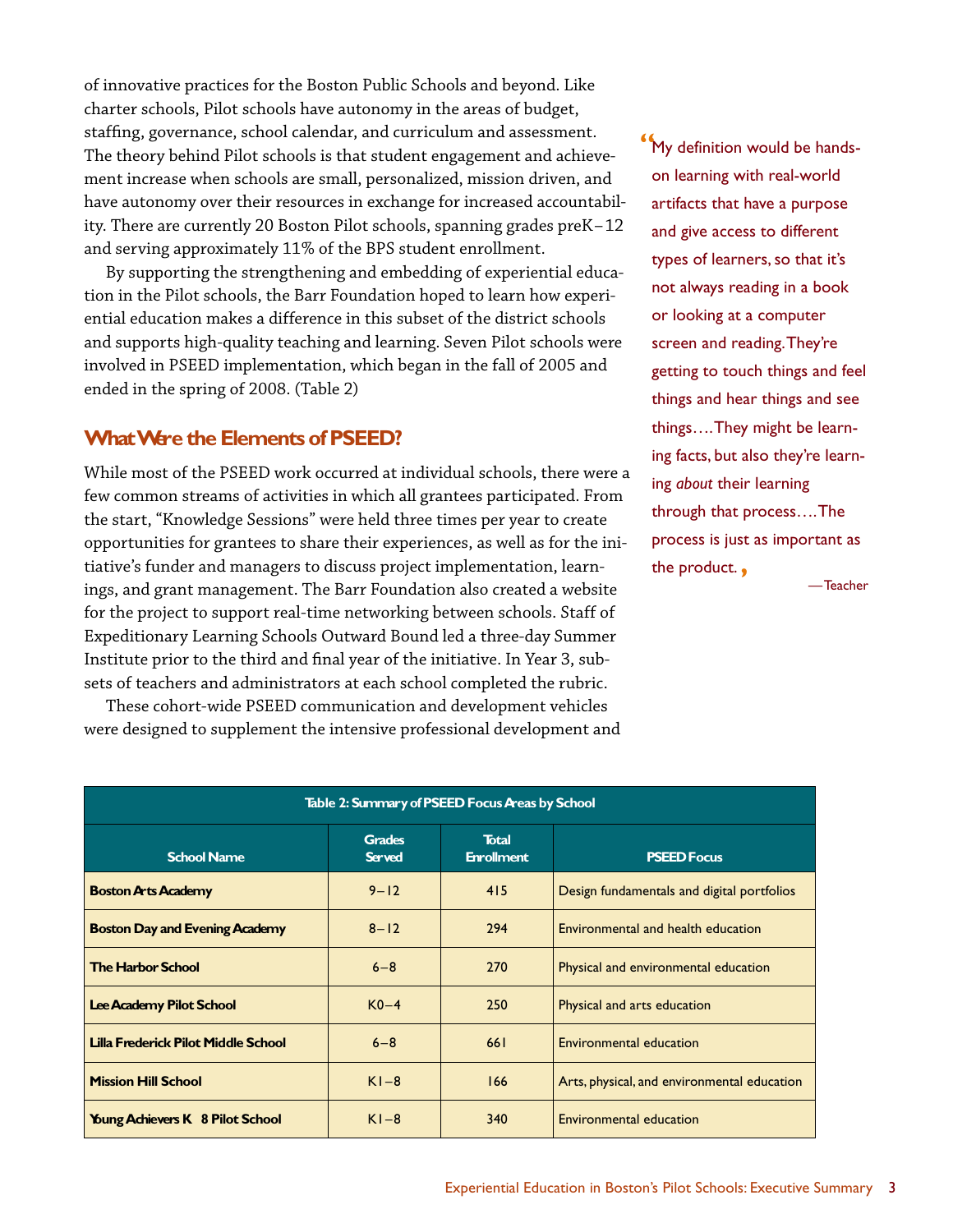*"*The Barr Foundation wanted to have an impact on making educational environments "work better" for all students, including those with limited English proficiency and learning disabilities, and saw experiential education as one way to accomplish this.*'*

*"*They've created a meeting time for the teachers to come together and plan. It's regular, it's consistent, it's intensive, it's focused, it's away from the school so the teachers aren't distracted. It's ten hours a year per grade of that focused planning time, plus the other professional days that they have.*'* —Point person *technical assistance most schools individually secured through their own partnerships with organizations and internal staffing decisions. For example, Lee Academy partnered first with Boston Children's Theater and then Wheelock Family Theater; the Harbor School with Project Adventure; and Lilla Frederick Pilot Middle School with the King School, an experiential education middle school in Maine.*

*The PSEED project was structured such that there were several common crossschool components/experi-*

#### *Examples of projects and products in the PSEED schools,with the disciplines that they covered:*

*Haiti deforestation*— science, writing, environmental justice

*Mapping wireless access in neighborhood*—technology, performance, math/geography, social justice *Garden*—math, science, health, social justice *Radio show*—writing, presentation, music *Recycling*—science, writing, environmental justice *Sailing*—physical education, meteorology, physics *Nutrition and diabetes*—science, math, writing, social justice *Park design*—math, writing, science *City design*—geometry, writing, art *Culminating senior project*—arts, academics, technology, social justice

*Lobster tank*—biology, creative writing

*Farm books*—reading, writing, math, drawing

*ences and diverse individual school implementation plans. The most consistently useful elements included:*

- *Technical assistance and professional development opportunities;*
- *Strong partnerships with community organizations for professional development and curriculum resources;*
- *Representative in-school teams that guided and grew the initiative over the course of the three years;*
- *PSEED-specific school staff with content expertise for facilitating the work and for curriculum development and documentation;*
- *Social justice, project-based, outside-the-classroom curriculum.*

*PSEED schools also faced some common challenges, including securing in-house support from the right coordinator— someone with enough expertise and relationships with staff to be helpful, and at the same time with sufficient flexibility and time not consumed by other roles or responsibilities. Most schools struggled to find enough time for all the needed planning, professional development, and technical assistance; several tried out a number of organizations and partners before finding the right match.*

*Other challenges were inherent in the very nature of experiential education. Its definition is broad enough to mean many things to many people, and in an initiative that provided only a very general concept at the start, this sometimes resulted in a lack of clarity about what schools were to do or how they were to do it.*

*Experiential education's strength is its ability to bring relevance to the learning process, but, in an accountability framework based on high-stakes testing in math and English language arts skills, many teachers felt torn*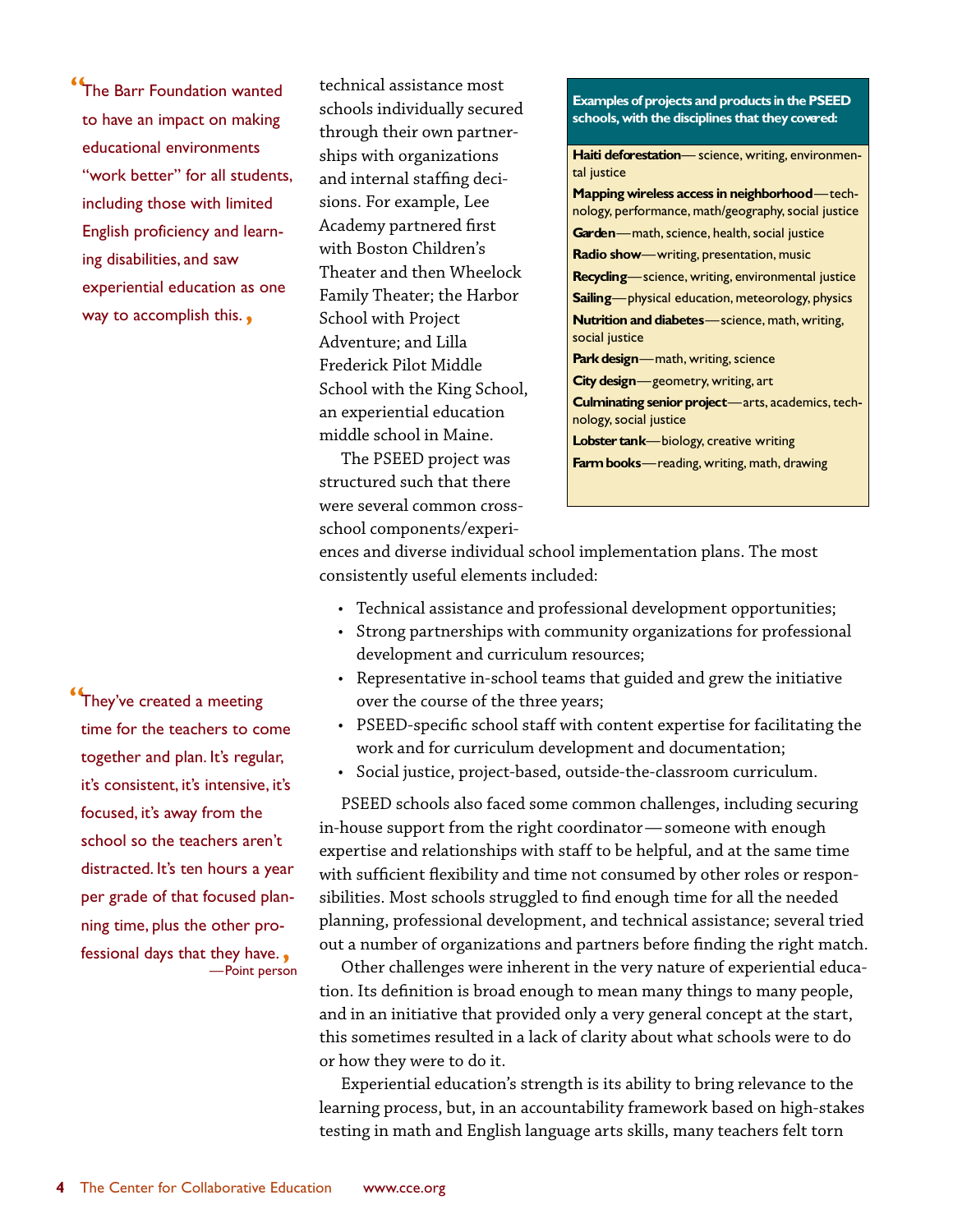*between investing class time in hands-on curriculum projects and giving direct instruction in basic skills. While they acknowledged the possibility of combining both into a single experience, doing so is a complex task, and one that only those schools and teachers that came to the project with a strong background in experiential education were able to achieve.*

# *What Changes in Schools Resulted from PSEED?*

*Each school in the project had its own mission and its own history with experiential education. Some schools had centered their teaching and learning around experiential education for years, while others were just starting to try out this approach. Not only was each school at different points in a developmental spectrum of implementing experiential curriculum and instruction, but also each school had different goals and scopes for implementation, differing levels of experience among teachers, and different foci for the work (e.g., arts, environment, physical education).*

*Despite the diverse implementations of PSEED in the seven schools, some impacts were apparent across schools. We highlight some of the common findings about how teachers and students experienced PSEED.*

### *Impact of Experiential Education on Teacher Practice*

*In order to embed experiential education more deeply in their pedagogy, teachers were stretched in their practice. Through their PSEED work, they articulated new ways to give students more opportunities to create their own knowledge, such as:*

*• Asking students to do more higher-order thinking, such as questioning, explaining, experimenting, predicting, or making connections;*



- *Asking guiding and probing questions rather than showing and telling students what they need to learn;*
- *Situating learning outside the classroom;*
- *Incorporating more opportunities for students to experiment with materials and ideas;*
- *Allowing learning to be more inquiry based, and incorporating reflection into the process;*
- *Putting the responsibility for learning in the hands of the students;*
- *Being willing to revise instruction based on unknown or ambiguous outcomes of an inquiry and trusting that learning will occur.*

*The documentation project found that embedding experiential education directly impacted teacher practice. In order to use the experiential*

*"*One of the main challenges at any school is meeting the state standards. I think that it's hard for some teachers to see that they can meet those standards in a nontraditional teaching style.*'*

—Point person

*"*There are a million ideas of things you want to do, but the reality is you still have to spend time teaching grammar.*'* —Teacher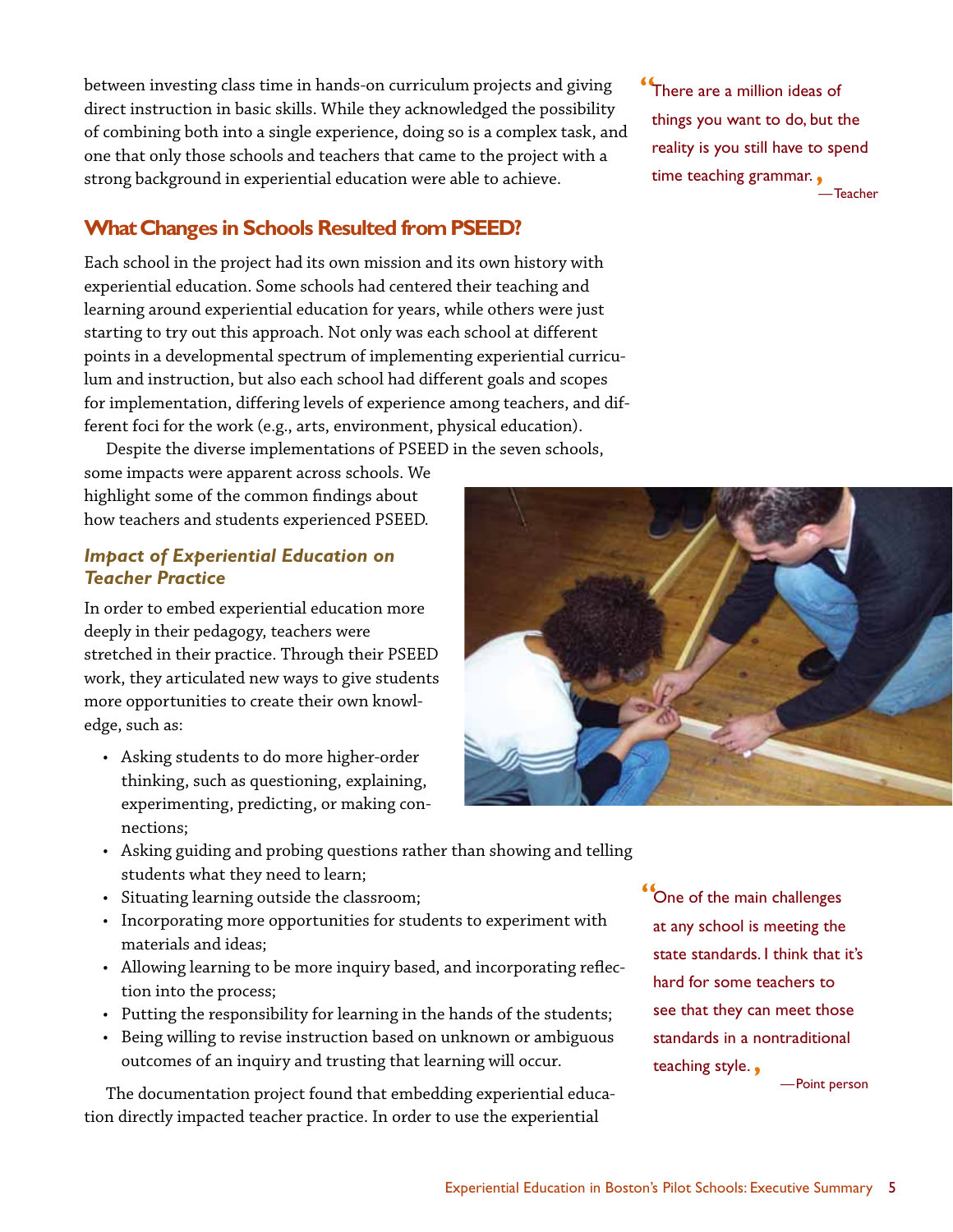

*"*I think the more they own of it, the more they are actually going to think,'Yeah, this is a part of me.This is something that I'm interested in and this is something that I could go into more later.' *'*

—Teacher

*education cycle and develop curriculum that was experiential, teachers needed to design learning units and spaces that encouraged students to construct knowledge and have more control over their learning.*

# *Impact of Experiential Education on Students*

*The new practices being used by teachers affected students in multiple positive ways. Teachers and administrators described changes in student attitudes toward learning and engagement, behaviors such as discipline problems and school attendance, and actual attainment of skills and knowledge.6 Changes in student attitudes, behaviors, and roles noted by most or all of the schools included:*

*Student Attitudes and Behaviors*

- *Increased student engagement (7 schools)*
	- *Increased student productivity and excitement about learning*
	- *Evidence that students were less competitive and more cooperative in their work*
- *Increased student responsibility for completing work (6 schools)*
- *Increased student empowerment to make a difference— social justice and activism (5 schools)*
- *Increase in students' sense of place in the world (6 schools)*
- *Fewer discipline referrals and behavior issues (3 schools)*

### *Student Roles*

- *Evidence that students were co-creators of knowledge and better problem solvers (7 schools)*
- *Evidence that students were acting as teachers and leaders (5 schools)*

*Specific measures of the acquisition of skills and knowledge were not available to the documentation project. However, the documentation project collected data that suggested several areas of growth in students. Observations of the following student effects were noted: increased intellectual risk taking; better cognition; and enhanced development of 21stcentury skills such as problem solving, critical thinking, and teamwork.*

*Evidence from interviews, observations, and documentation showed that these changes in student attitudes, behaviors, roles, skills, and knowledge were widespread across PSEED schools. While not every example occurred in every classroom, nor in every school, taken together with the evidence that teachers changed their curriculum and pedagogy with the purpose of improving engagement and performance, the findings suggest that PSEED impacted both teachers and students in a positive manner.*

# *What Practices Led to the Greatest Success in Implementing Experiential Education?*

*As a demonstration project, beyond implementing quality experiential education in the seven schools, the purpose of PSEED was to build knowledge about how to succeed in this complex endeavor, in order to inform*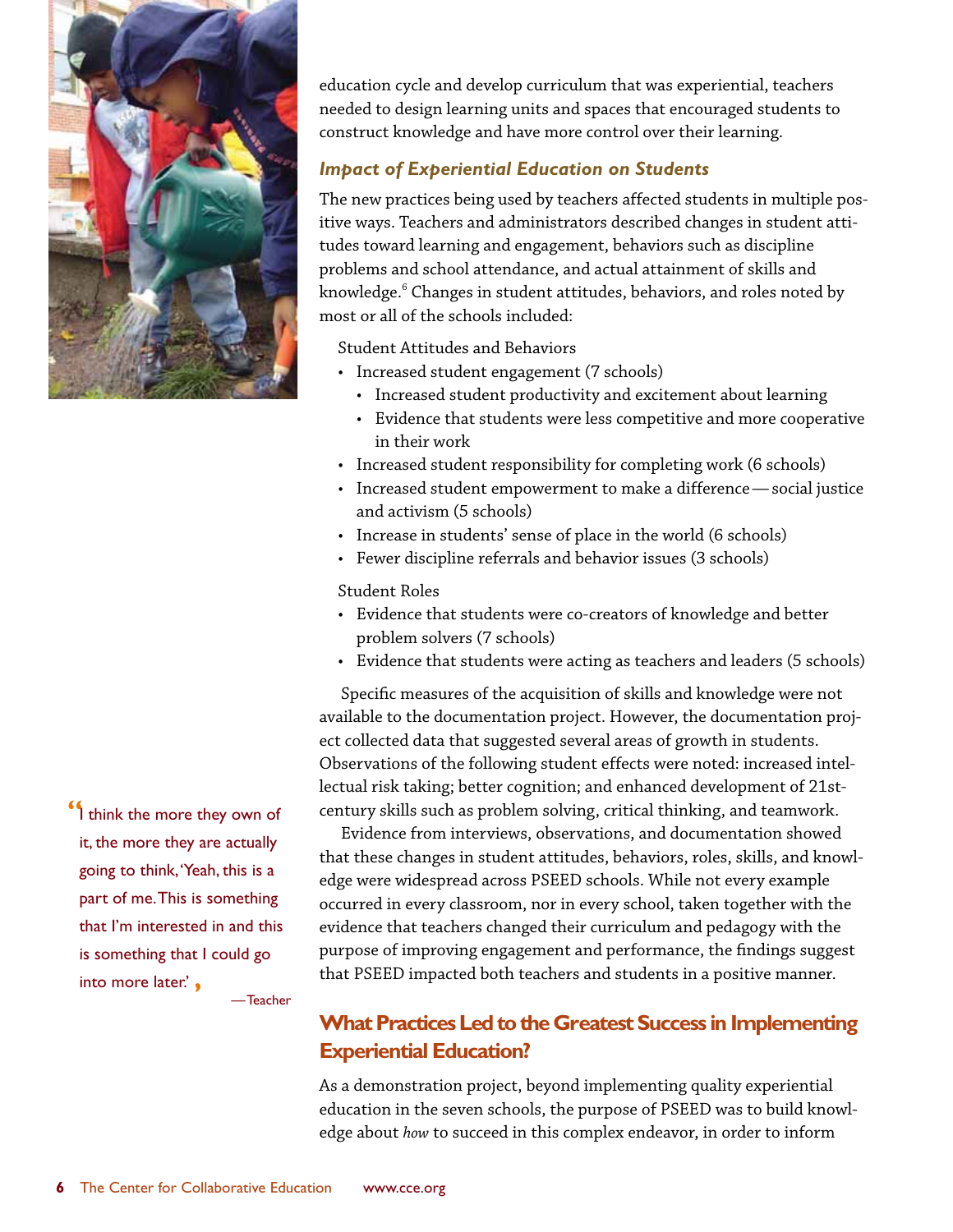*other schools and districts. There were some common threads about what worked in PSEED and what strategies might be usefully employed in any similar initiative in the future:*

### *1. Clarity of goals, strategies, and expectations*

*The initiative began with a stated strategy —experiential education—and goals for improvements in student engagement and performance. From the beginning, the Barr Foundation was responsive to the needs and desires of the schools regarding the focus of the PSEED project. As a result, a great deal about the project evolved over time, such as the group's definition of experiential education, the common experiences offered to the schools, individual schools' staffing of the project, and the requirements for documentation and sharing. The evolving nature of the initiative and the openness of the partners to change was a strength for the schools with strong histories of experiential education. At other schools, the very flexibility that was helpful in responding to changing needs also proved to be a challenge, as administrators and teachers often struggled with a lack of clarity regarding the structure, processes, expectations, capacity, or even direction of PSEED.*

### *2.Leadership with a strong vision of experiential education*

*The importance of a principal who has a strong vision of experiential education cannot be overstated. Building a school culture that embraces, understands, and expects experiential education must come from the top, joined by a team of respected staff who can build ownership across the faculty. In the PSEED schools that made the most progress in embedding experiential education, the school leader and/or PSEED implementation leader had a clearly articulated, unwavering vision of how experiential education fit into the school's goals.*

*Schools benefited from having a consistent PSEED coordinator with strong content knowledge, sufficient dedicated time, and familiarity with the school's culture. Paid, integrated coordinators guided the work, maintained momentum, provided in-house professional development, and consulted one-on-one with teachers. In addition, schools that maintained an active implementation team over the three years benefited from having an internal group of leaders to keep up momentum and continue to plan in response to successes and challenges.*

# *3. Professional development and technical assistance*

*While all the schools included professional development in their PSEED work, often through community partnerships, the quality, depth, and extent varied considerably both between schools and over time. Ongoing quality professional development opportunities would have helped schools with new teachers, and in many cases, new leaders, who entered PSEED schools every year. Training is not enough: hands-on technical assistance and coaching were needed for such learning experiences to take hold.*

*"*When the kids think that their work is public and important, it becomes more engaging.*'* —Principal

*"*I think a major difference is that it's gotten our kids and staff out of the classroom and really educated them around looking at their community and defining community as a school community, as a neighborhood, as a city, as a region of the United States.*'* —Point person